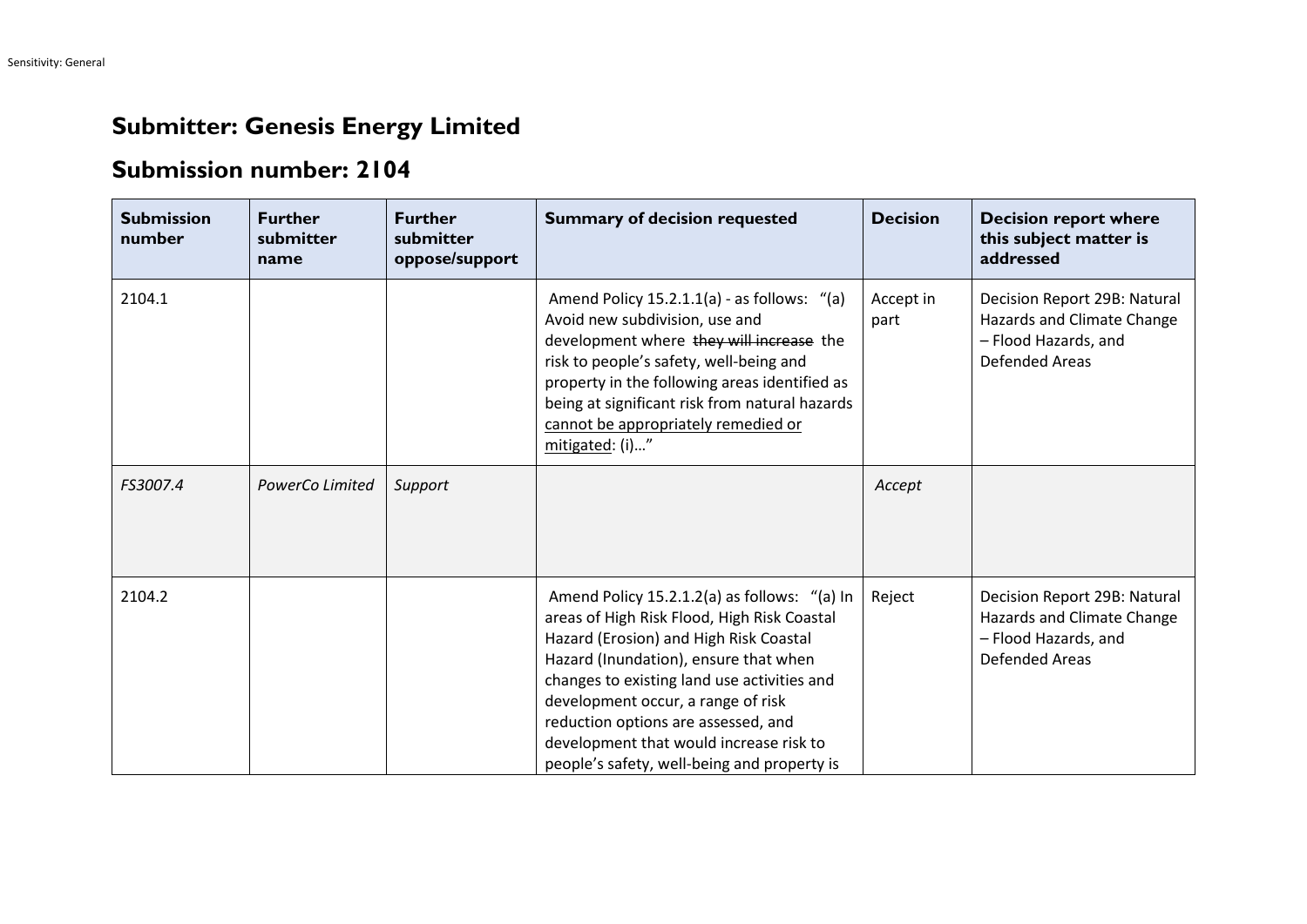| <b>Submission</b><br>number | <b>Further</b><br>submitter<br>name | <b>Further</b><br>submitter<br>oppose/support | <b>Summary of decision requested</b>                                                                                                                                                                                                                                                                                                              | <b>Decision</b> | <b>Decision report where</b><br>this subject matter is<br>addressed                                                     |
|-----------------------------|-------------------------------------|-----------------------------------------------|---------------------------------------------------------------------------------------------------------------------------------------------------------------------------------------------------------------------------------------------------------------------------------------------------------------------------------------------------|-----------------|-------------------------------------------------------------------------------------------------------------------------|
|                             |                                     |                                               | avoided where the risk cannot be<br>appropriately remedied or mitigated ."                                                                                                                                                                                                                                                                        |                 |                                                                                                                         |
| FS3007.5                    | PowerCo Limited                     | Support                                       |                                                                                                                                                                                                                                                                                                                                                   | Reject          |                                                                                                                         |
| 2104.3                      |                                     |                                               | Amend Policy 15.2.1.4(a) as follows: "(a)<br>Enable the construction of new<br>infrastructure and utilities, including any<br>ancillary activities, in areas at significant risk<br>from natural hazards, including High Risk<br>Flood, High Risk Coastal Hazard (Inundation)<br>and High-Risk Coastal Hazard (Erosion) areas<br>only where: (i)" | Reject          | Decision Report 29A: Natural<br>Hazards and Climate Change<br>- Objectives, Policies, and<br><b>General Submissions</b> |
| FS3003.3                    | Transpower<br>New Zealand Ltd       | Support                                       |                                                                                                                                                                                                                                                                                                                                                   | Reject          |                                                                                                                         |
| FS3007.6                    | PowerCo Limited                     | Support                                       |                                                                                                                                                                                                                                                                                                                                                   | Reject          |                                                                                                                         |
| 2104.4                      |                                     |                                               | Amend Policy 15.2.1.5(a) as follows:<br>"(a) Provide for the operation, maintenance,<br>and minor upgrading and rehabilitation of<br>existing infrastructure and utilities                                                                                                                                                                        | Reject          | Decision Report 29A: Natural<br>Hazards and Climate Change                                                              |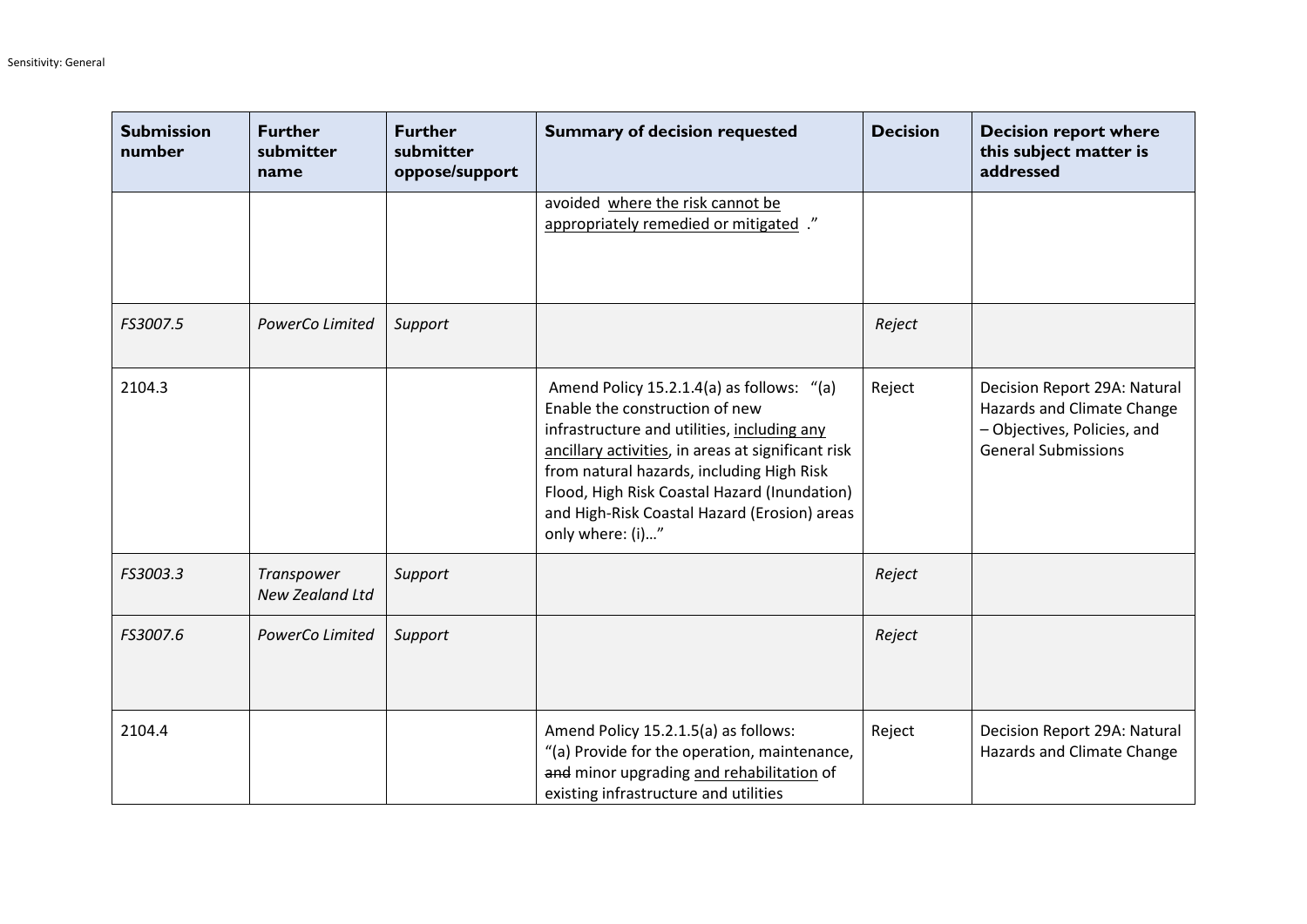| <b>Submission</b><br>number | <b>Further</b><br>submitter<br>name | <b>Further</b><br>submitter<br>oppose/support | <b>Summary of decision requested</b>                                                                                                                                                                                                                                                                                           | <b>Decision</b> | <b>Decision report where</b><br>this subject matter is<br>addressed                                         |
|-----------------------------|-------------------------------------|-----------------------------------------------|--------------------------------------------------------------------------------------------------------------------------------------------------------------------------------------------------------------------------------------------------------------------------------------------------------------------------------|-----------------|-------------------------------------------------------------------------------------------------------------|
|                             |                                     |                                               | including any ancillary activities, in all areas<br>subject to natural hazards.                                                                                                                                                                                                                                                |                 | - Objectives, Policies, and<br><b>General Submissions</b>                                                   |
| 2104.5                      |                                     |                                               | Amend Policy 15.2.1.13(a) as follows:<br>"(a) Control filling of land within the 1% AEP<br>floodplain and flood ponding areas to<br>ensure that the potential adverse effects on<br>flood storage capacity, overland flows,<br>run-off volumes on surrounding properties<br>on or infrastructure, are avoided or<br>mitigated. | Reject          | Decision Report 29B: Natural<br>Hazards and Climate Change<br>- Flood Hazards, and<br><b>Defended Areas</b> |
| 2104.6                      |                                     |                                               | Amend Rule 15.4.1 P5 as follows:<br>"Construction, replacement, repair,<br>maintenance, minor upgrading,<br>er upgrading or rehabilitation of<br>infrastructure and utilities, and their<br>ancillary activities."                                                                                                             | Reject          | Decision Report 29B: Natural<br>Hazards and Climate Change<br>- Flood Hazards, and<br><b>Defended Areas</b> |
| 2104.7                      |                                     |                                               | Amend Rule 15.4.1 P6 as follows:<br>"Earthworks associated with construction,<br>replacement, repair, maintenance, minor<br>upgrading, or upgrading or rehabilitation<br>of infrastructure and utilities, including<br>ancillary activities and the formation and<br>maintenance of access tracks."                            | Reject          | Decision Report 29B: Natural<br>Hazards and Climate Change<br>- Flood Hazards, and<br><b>Defended Areas</b> |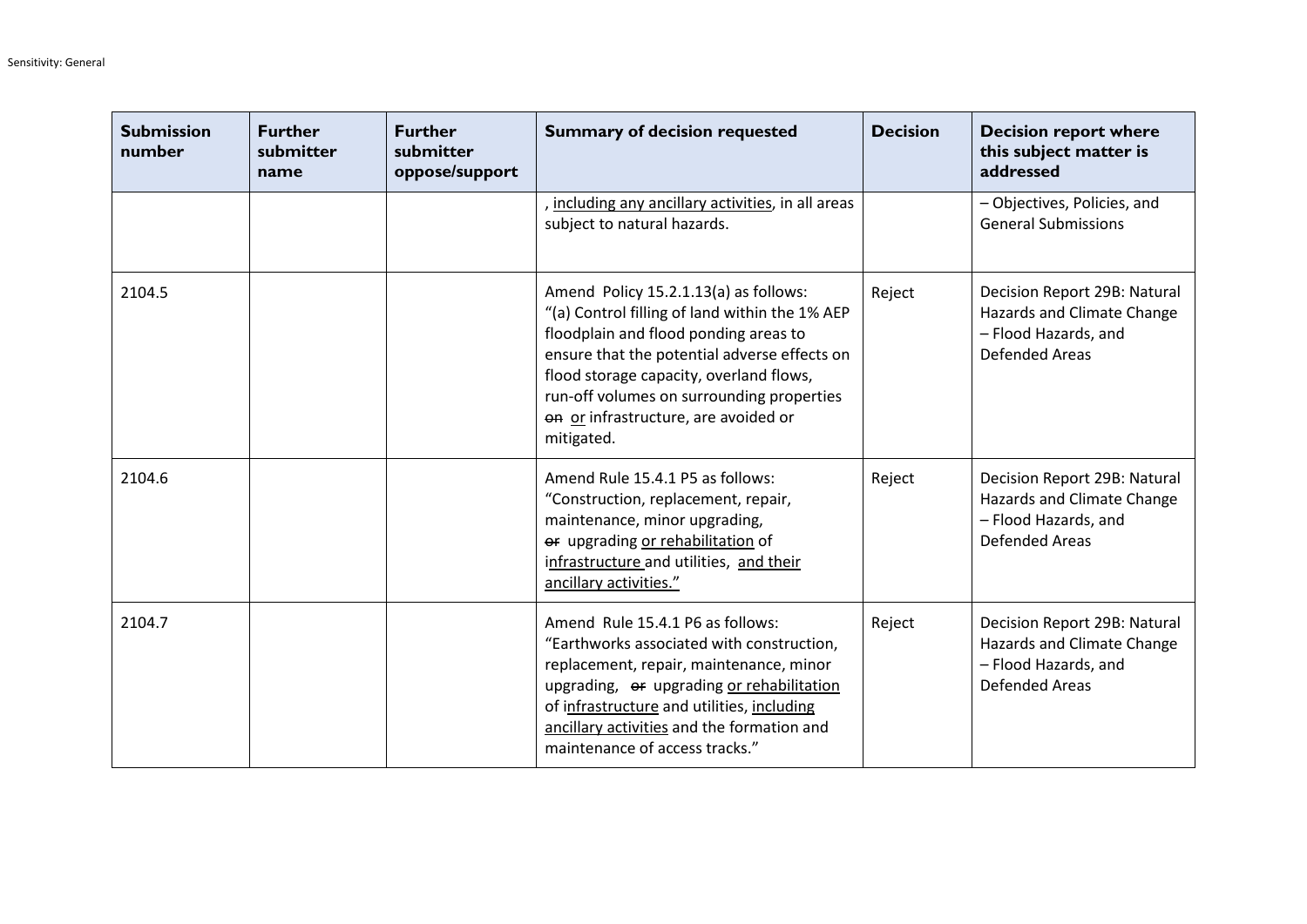| <b>Submission</b><br>number | <b>Further</b><br>submitter<br>name | <b>Further</b><br>submitter<br>oppose/support | <b>Summary of decision requested</b>                                                                                                                                                                                                                                                                                                                                                   | <b>Decision</b>   | <b>Decision report where</b><br>this subject matter is<br>addressed                                                     |
|-----------------------------|-------------------------------------|-----------------------------------------------|----------------------------------------------------------------------------------------------------------------------------------------------------------------------------------------------------------------------------------------------------------------------------------------------------------------------------------------------------------------------------------------|-------------------|-------------------------------------------------------------------------------------------------------------------------|
| 2104.8                      |                                     |                                               | Amend Rule 15.5.1 P1(1) and add new (3)<br>as follows: "(1) Repair, maintenance, or<br>minor upgrading, or rehabilitation of<br>existing infrastructure, utilities<br>and their ancillary activities. "(2) "(3)<br>Earthworks associated with activities under<br>(1) and (2), or rehabilitation of the site<br>occupied by the infrastructure, utilities or<br>ancillary activities." | Accept in<br>part | Decision Report 29B: Natural<br>Hazards and Climate Change<br>- Flood Hazards, and<br><b>Defended Areas</b>             |
| FS3007.7                    | PowerCo Limited                     | Support                                       |                                                                                                                                                                                                                                                                                                                                                                                        | Accept            |                                                                                                                         |
| 2104.9                      |                                     |                                               | Amend Rule 15.5.2 RD1 and add new (3) as<br>follows: "(1) New utilities not provided for<br>in Rule 15.5.1 P1(2). "(2) Upgrading of<br>existing infrastructure, utilities, and their<br>ancillary activities not provided for in Rule<br>15.5.1 P1(1)." "(3) Earthworks associated<br>with activities under (1) and (2)."                                                              | Accept in<br>part | Decision Report 29B: Natural<br>Hazards and Climate Change<br>- Flood Hazards, and<br><b>Defended Areas</b>             |
| 2104.10                     |                                     |                                               | Amend the definition for Minor Upgrading<br>in Section 15.14 - Definitions as follows:<br>"Minor upgrading For the purposes of<br>Chapter 15 means an increase in the<br>capacity, efficiency or security of existing<br>infrastructure and utilities where this<br>utilises existing structures and networks<br>and/or structures and networks of a similar<br>scale and character."  | Accept in<br>part | Decision Report 29A: Natural<br>Hazards and Climate Change<br>- Objectives, Policies, and<br><b>General Submissions</b> |